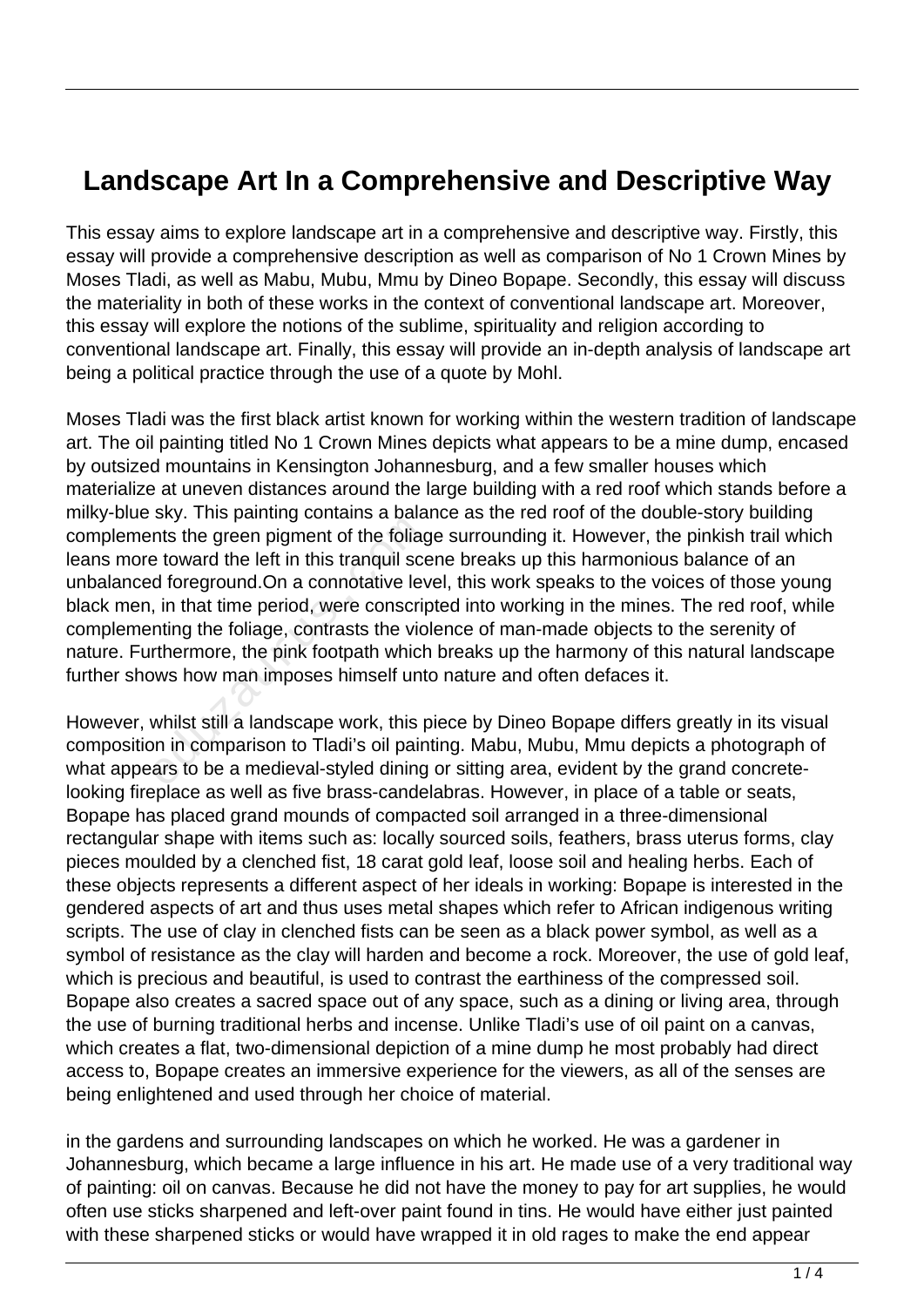wider. Moses Tladis artwork No 1 Crown Mines upholds but also disassembles many conventions of traditional landscape art.

Firstly his artwork can be considered very traditional because oil paint is a very common medium used when painting landscapes, thus upholding the convention of landscapes mostly being produced in oil paint. The image is also of a natural setting but still has manmade objects, both upholding and overturning the convention of landscape images depicting a natural image with no human presence. Moses Tladi often took a very big interest in mostly realistic landscape art and never really looked at anything else influencing him to do a realistic landscape painting like No 1 Crown Mines, which helps to uphold the convention of realism and also the convention of horizontal orientation in this image. By using oil paint, he was able to capture more naturalistic colours instead of expressionistic.

Unlike Moses Tladis artwork, Dineo Seshee Bopape's artwork Mabu,Mubu, Mmu is not a traditional take on landscape art but it is rather seen as an immersive installation. Installations allow for an artist to have an unlimited amount of media and tools with which to explore the soil in a social, ecological and political way . Dineo Bopapes art goes against many conventions of landscape art for starters the convention of using oil paint as the medium, like Moses Tladi uses, Bopape uses an empty room that has compacted soil along with other items mentioned above. Dineo Bopapes work also takes a different approach to the convention of these objects being mainly natural without the presence of humans or manmade objects. Her art is made up of mostly natural elements but it is placed in a manmade structure with people constantly moving in and around her artwork. Therefore one can argue that it both upholds the convention by it being mostly natural but also overturns it because of the people and the manmade structure which is similar to Tladi's work. The fact that Moses' artwork is a flat image on canvas can be contrasted to Bopape's use of a 3 dimensional work, thus going against the conventional way landscapes are done. Unlike Tladis work, Bopape's artwork allows for people to become a part of the artwork and not be separate to it, overturning the convention which Tladi upholds. The installation like many others introduces dimensions of space, time and sensory experience that go beyond the traditional. (Feller, Landa, Toland & Wessoek, 2015) Bopape's artwork does not only appeal to the sense of sight like Tladi's work but also to the sense of smell, as people walking through the installation can smell the soil and herbs. It therefore overturns the convention by allowing the viewers to have an active engagement in the artwork where Tladi's work only demands the engagement of sight. (Feller, Landa, Toland & Wessoek, 2015) art for starters the convention of u<br>ape uses an empty room that has<br>leo Bopapes work also takes a dif<br>lly natural without the presence of<br>latural elements but it is placed in<br>and around her artwork. Therefore<br>mostly natur

Dineo Seshee Bopape's piece Mabu, Mubu, Mmu and Moses Tladi's piece No 1 Crown Mines both explore the idea of the sublime, spirituality and religion through their uses of the conventions of landscape art. Bopape's piece Mabu, Mubu, Mmu relies heavily on the influence of spirituality and the importance of the soil. Bopape personifies the earth, as she believes that it is "far more than a material substance" (Carrigan, 2017). This spiritual connection she holds with the soil comes through in the conventions of landscape within her pieces. Bopape's work does not follow the normal conventions of landscape art, however she still translates aspects into her installation works. Mabu, Mubu, Mmu rejects the conventions of landscape art through its medium, the intervention of man-made objects and the lack of a barrier between viewer and the work. However the piece creates a temporal space emphasising the idea that Bopape has; that the earth has the "capacity for both giving and taking life" (Carrigan, 2017). The compacted earth further acts as a reminder that our time on earth is limited. It also reminds us of the sublime in a sense of how powerful the earth is and how we are connected to it instead of just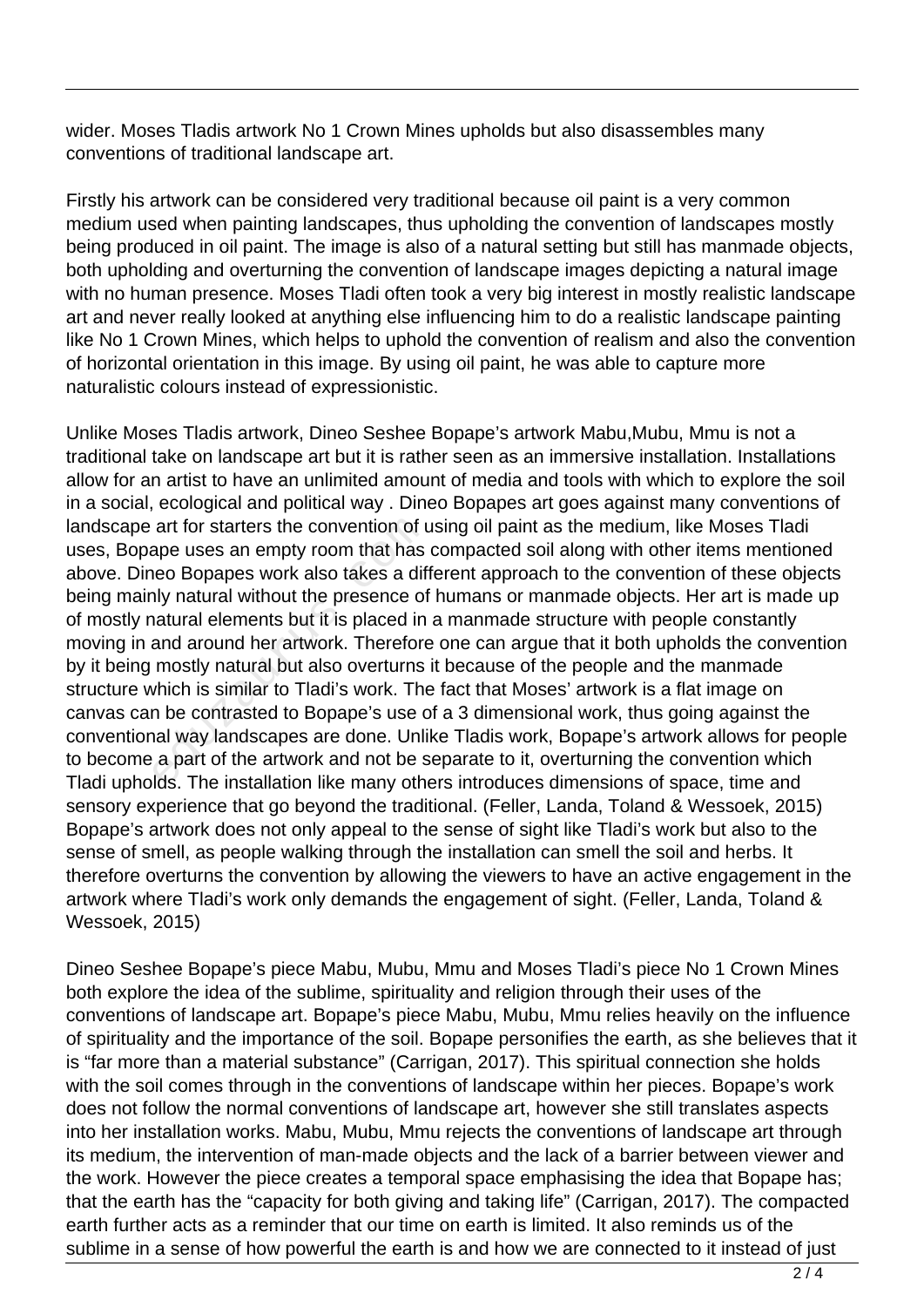owning and using it.

Unlike Bopape, Moses Tladi's work No 1 Crown Mines deals with the sublime and religion in a more conventional way. His picturesque paintings use realistic natural colours to emphasise the beauty of the land. Similarly to Mohl, Tladi's peer, Tladi believed that God "created beautiful landscapes for Africans to admire and paint" (Mzolo, 2017). They emphasise the vastness of the African landscape with little interference by people. The only time Tladi goes against the convention of landscape using human occupation within his works is to emphasise the sublime vastness of the land created by god for him to admire and paint. Large houses end up looking small and insignificant in comparison to the land surrounding it. Tladi believes that the earth is a signifier of Gods power unlike Bopape who believes the earth and soil is the thing that holds the power. Both works serve as signifiers of what they believe, their religious and spiritual beliefs.

"But I am African, and when God made Africa, He also created beautiful landscapes for Africans to admire and paint." This statement by Mohl was said in response to admirer's advice to Mohl to place his focus on something other than landscape art, as it has been perfected by white people a long time ago (Mzolo 2017:2).

Mohl's statement is indicative of the connection between identity and space that is talked about in Mofokeng (2008:1). Nationality gives us a little taste of it where Mohl states that he is African and merely wants to admire and paint Africa, his home. An African's identity will in some measure be tied to Africa.

The public's reaction to Mohl, as well as Tladi's work was genuine surprise at the artistic sense of natives as they were known (Mzolo 2017:2). This response is as a result of the dehumanization of on black people in Apartheid, where they were wrongly perceived as less than. Bringing race into that statement and referring to Africa gives a quite clear indication of landscape art and how it is completely intertwined with politics. tement is indicative of the connect<br>or (2008:1). Nationality gives us a<br>y wants to admire and paint Africa<br>e tied to Africa.<br>'s reaction to Mohl, as well as Tla<br>as they were known (Mzolo 2017:<br>zation of on black people in

Landscape art is charged with land as the focus. Land has a rich history as it is a resource that we, as humans, are able to utilize. It is in short supply and that the class struggle is inscribed in space (Elden 2007:106). Lefebvre rightly argued that space is the locus and vehicle of struggle and is therefore a vitally important political issue (Elden 2007:107).

In history, immense injustice was committed concerning the use of land. One example in Brazil shows land that supported thousands of people was given exclusively to one family (Monbiot 1994:3). As the land is distributed, so is power. Landowners make rules and with the common grounds becoming private, communities no longer make their own rules, but live under the reign of their landlord (Monbiot 1994:6). The Enclosure Acts demonstrate how skewed the power is in the land ownership. With the redistribution of land, people in power used their power selfishly (McElroy 2012:2). The rich got richer and the poor became utterly destitute. In South Africa, the Land act of 1913 dictated that Africans become 'squatters' in their ancestral land (Mzolo 2017:2).

Landscape also exists as a construct of memory, with layers that can be likened to the layers of rock that form it (Mofokeng, 2008:2). This implies that there is feeling attached to a landscape. It can also be understood as not merely memories of the perceiver's minds constructing the landscape but also the 'memory' of the actual landscape, all the events that has taken place in a certain space changes the landscape and so it has a 'memory' of its own. In Santu